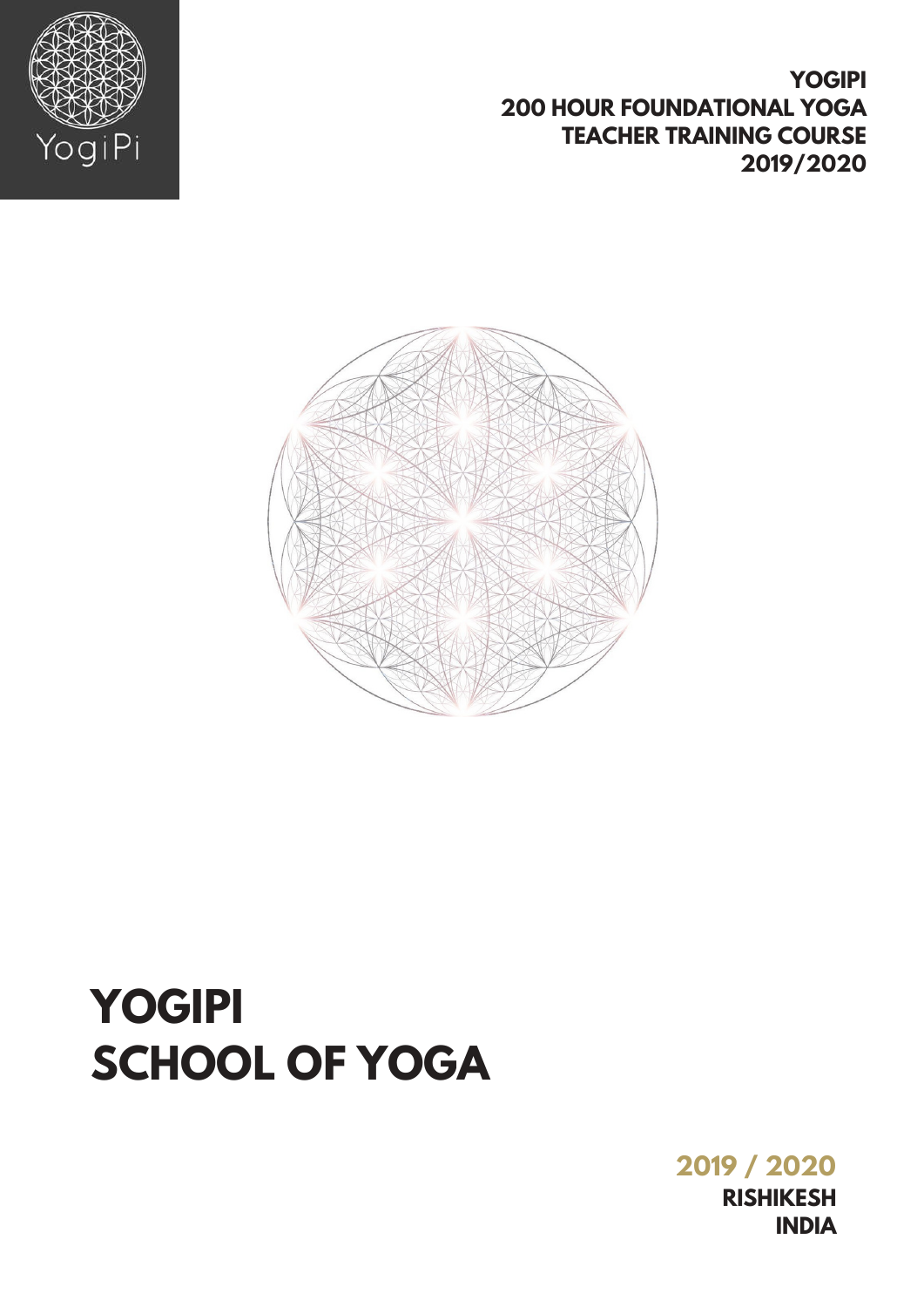



Namaste,

It is with enormous thanks to my Gurus that this sharing is posible.

Prem Baba, Mooji Baba, BKS Iyengar, Sivananda, Babaji, Paramhamsa Yogananda, Scarlett, Mark, Rachel, Sequoia and my Mother & Father are forever ingrained in my Being & to them this Sharing is possible.

Immerse yourself on our fabulous 200hr YTTC at the Spiritual Home of Yoga, Rishikesh, India.

Open yourself wholeheartedly into your beautiful surroundings & truly benefit from the knowledge that we share with our fun, light-hearted & sincere Yogis.

Be sure to fully understand the Science, that is Hatha Yoga. Not only the physical body or the mind, but the Subtle Energies that lie within us that take us on the journey to the Inner Self.

Become a member of the ever expanding worldwide Yoga Family by joining us on this incredible , intense, profound, life changing sharing and becoming a Shining Light to all.

Transforming into the Joyful Being that You are.

All the tools required are already within You so join us & start to simply enjoy Being.

Hari Om

Piyush x

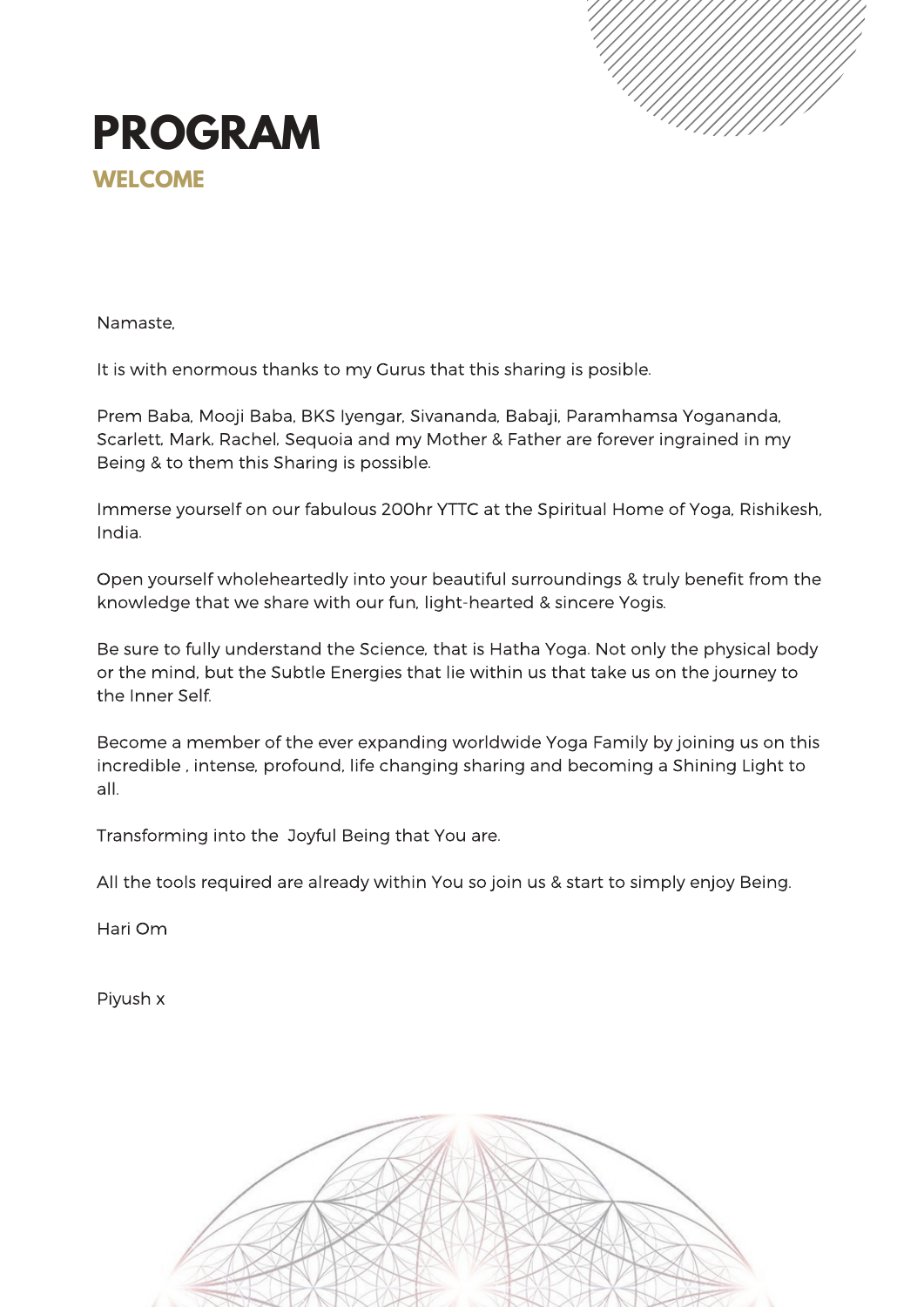## **PROGRAM WHO IS THIS COURSE FOR ?**

Our Course is designed for all ages & abilities with no previous yoga experience. The old, the young, the unwell, the healthy and of course all those in between; you are all welcome & will be treated with the utmost care, respect & love in a wholesome holistic manner.

You will be prepared physically, mentally, emotionally, energetically & spiritually to share the Teachings & Wisdom of the Ancient Yoga Masters on completion of our YTTC.

If you are looking for a Sharing of Knowledge that will enable you to deepen, strengthen & awaken your own practice in all aspects, to come closer to the Source, then this is for You.

Or if you are wishing to fulfill your dream of becoming a Yoga Teacher with exceptional understanding & to be able to transmit your Sharings then this too is for you.

Let this be the beginning of your journey.

#### Our Philosophy

At YogiPi we honour as our prime philosophy Love. For it is through love that we are able to connect with our Divine Inner Spirit, Jivatma. Once we connect with our Jivatma we are able to begin our journey with the Divine Supreme Source, Paramatma. This is the ultimate unión in the meaning of the word yoga, the unión of the Divine Inner & Divine Outer Soul, the microcosm & the macrocosm.

Let love guide us on the journey to the inner and with patience to the outer divinity.

No Yoga No Peace, Know Yoga Know Peace.

Know Thyself & Thou Shall Know The Universe (Ancient Greek Proverb)

When The Power Of Love, Overcomes The Love Of Power, Then The World Will Know Peace. (Jimi Hendrix 1942-1970)

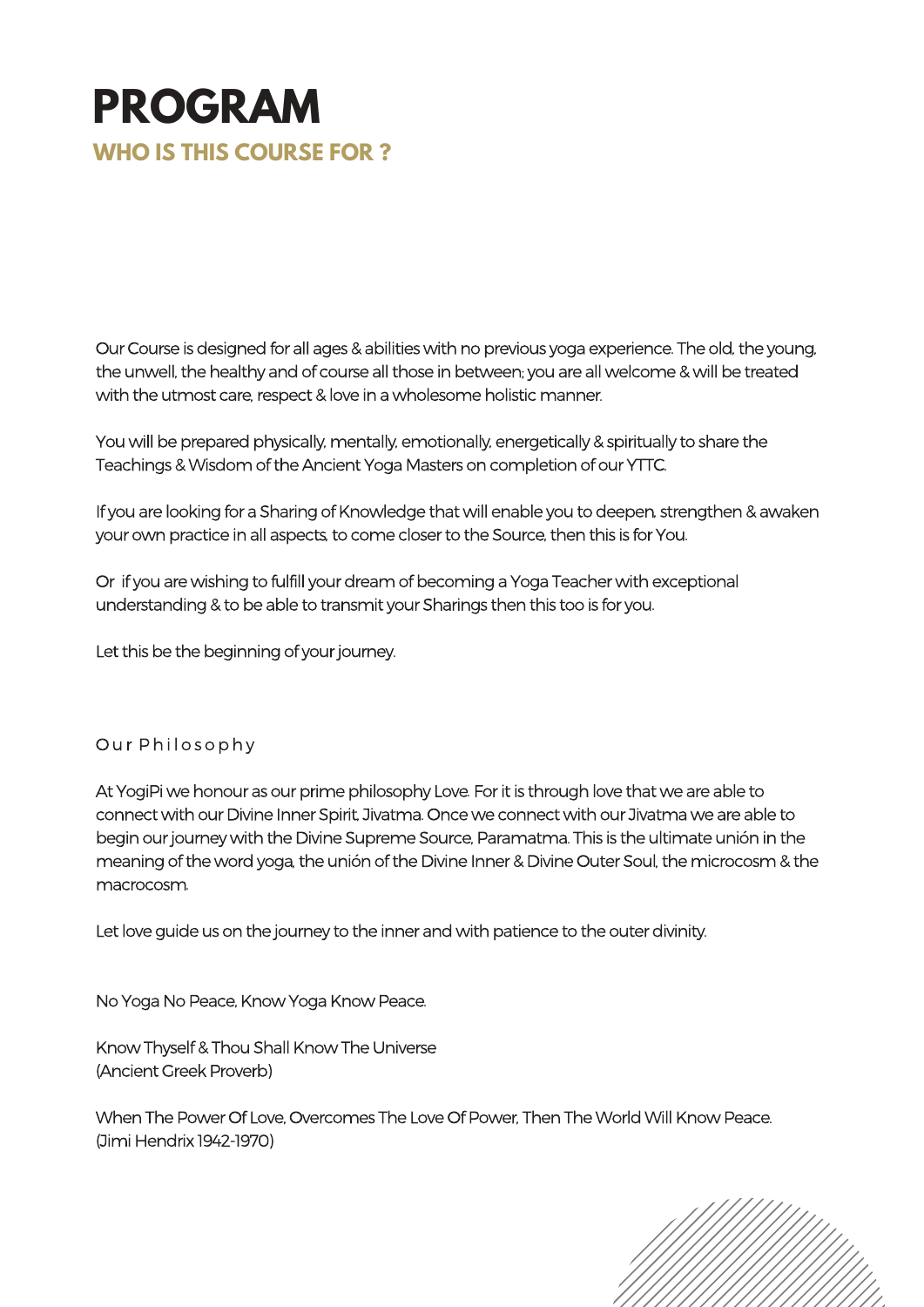



Our Trainings are focused on the Ancient Science of Traditional Hatha

Yoga and Iyengar principals.

The Healing of Sound through the Chanting Invocation of Mantra Yoga.

The Flow of the Breath & Energy of Vinyasa Yoga.

The Softness, Healings, Openings of Yin Yoga.

The Eightfold Path of Patanjalis Classical Yoga (Raja Yoga).

Joy, Beauty, Love, Peace & Happiness.

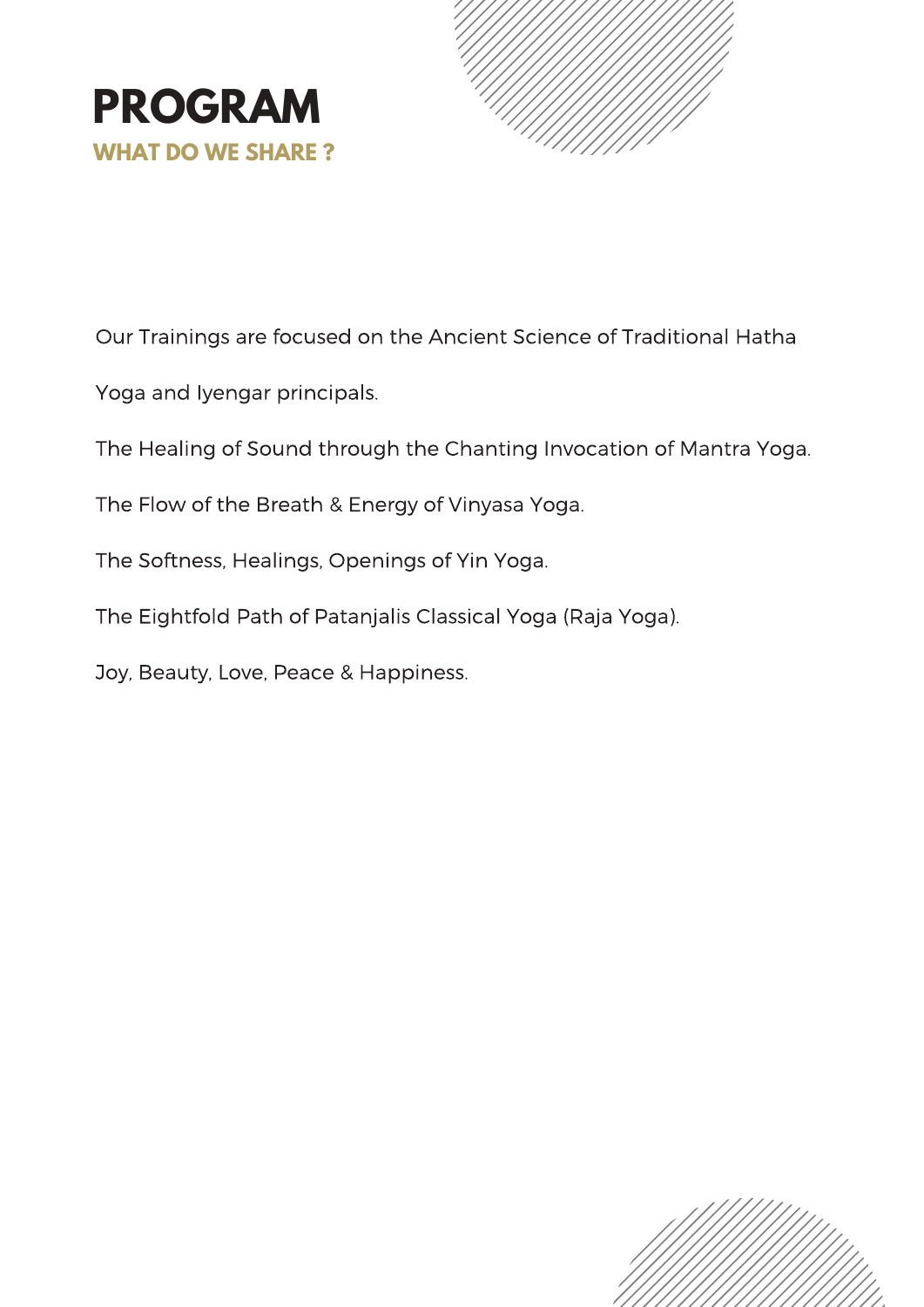



YogiPi School of Yoga. Rishikesh. India

Rishikesh is known as a Holy City, located at the foothills of the Mighty Himalayan Mountain Range & blessed with the immense beauty & flow of Ganga Ma (the River Ganges).

It is the World Capital of Yoga and is home to many ashrams and yoga centres.

Our Ancient Scriptures tell us that this is the place to come & practice Yoga in all of its forms to attain higher states of mind like the Rishis before us.

The best time to visit Rishikesh is between March to June (Summer) and October, November when the weather is pleasant and comfortable and the temperature varies between 21°C and 42°C.

We also recommend December, January & February as the daytimes are invariably sunny , warm & pleasant around 20C to 30C although early mornings can be a little chilly !...

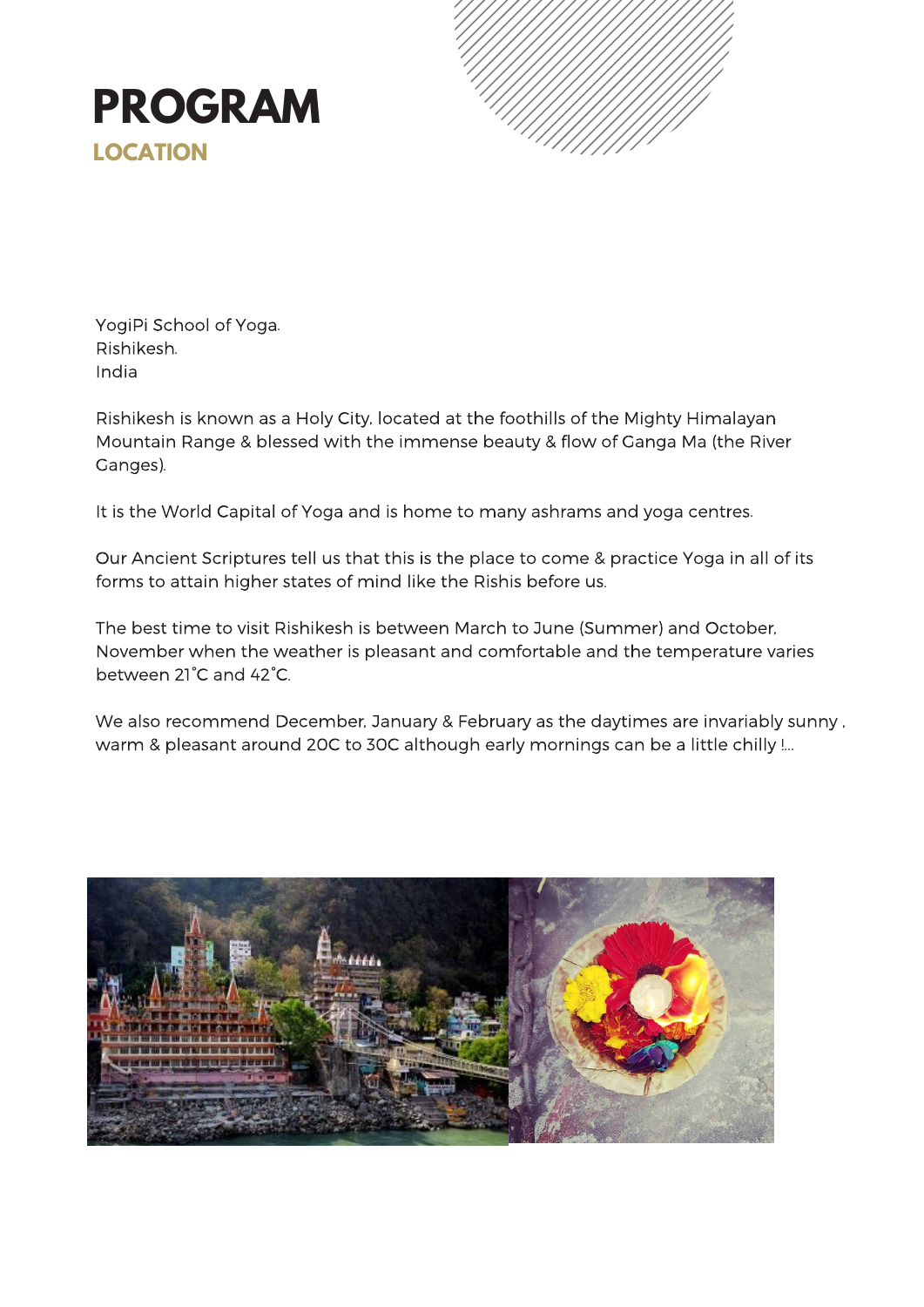## **PROGRAM**

**THE YOGIPI 200 HOUR FOUNDATIONAL YOGA TEACHER TRAINING COURSE INCLUDES:**

• International Accredited Teaching Certificate with Yoga Alliance

- Traditional Ancient Hatha Yoga with Our Uniquely Stuctured Programs
- Iyengar principals
- Teaching Methodology & Practice with Guided Instruction into Grounding, Stabilizing Centering, Refining, Defining & Enjoying Asana
- Four Main Paths of Yoga: Bhakti, Karma, Jnana & Raja Yoga
- Kriya Yoga: Inner Body Purification
- Nada Yoga: The Immense Depth of the Sound Within
- Mantra Yoga: Sacred Syallable Invocation
- Nidra Yoga: Yogic Sleep
- Exploring Iyengar, Kundalini, Tantra, Vinyasa & Yin Yoga
- Chakra System: An Informative Beginners Guide
- Pranayamas: Thorough Knowledge of Eight Pranayams
- Meditation Techniques: Understanding of Concentration, Contemplation, Visualization & Intuitive Feeling
- Patanjalis Yoga Sutras (Classical Ashtanga Yoga)
- Yogic Principles, Ethics & Lifestyle
- Physiological & Subtle (Energetic) Anatomy of the Body
- Bandhas: How to access Mula, Uddiyan, Jala & Maha
- Mudras: A Gesture or Energetic Seal
- Koshas: Our Five Bodily Sheaths
- Five Elements: Exploring The Five Elements of Earth, Water, Fire, Air & Akash
- No Yoga No Peace Know Yoga Know Peace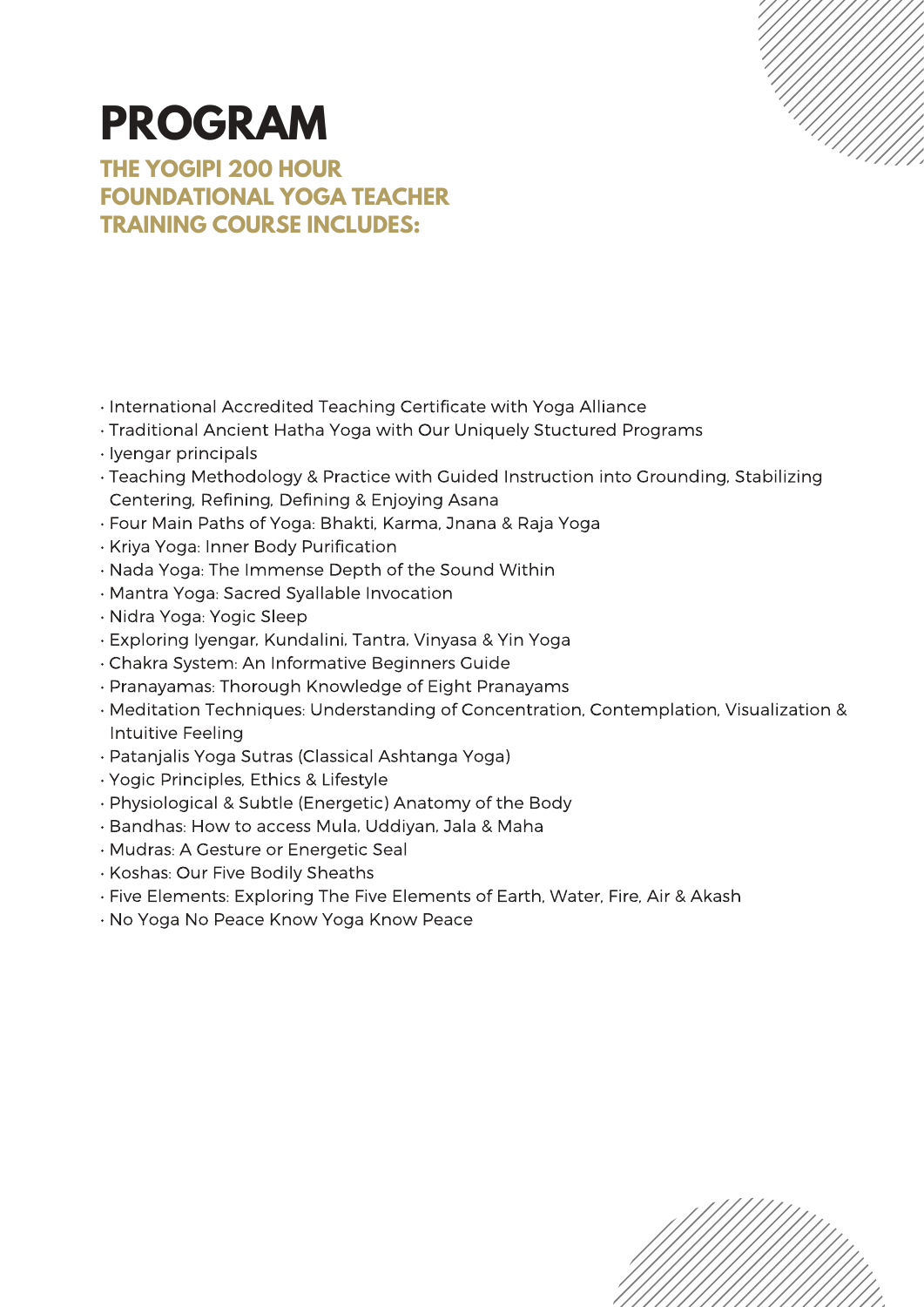# **PROGRAM**

### **YOGIPI 200 HOUR FOUNDATIONAL YTTC PROGRAM OVERVIEW**

Here is a brief outline of the various subjects we offer to share with you on our Teacher Training Course.

Yoga Philosophy

- Bhagawad Gita
- Rig Veda
- Shiva & Shakti
- Upanishad

Four Paths of Yoga

- Bhakti (Devotion)
- Karma (Action)
- Jnana (Wisdom)
- Raja (Meditation)

Anatomy and Physiology Systems

- Cardiovascular/ Circulatory
- Digestive/ Excretory
- Endocrine
- Muscular
- Nervous
- Respiratory
- Skeletal

#### Yoga Asana

- Practical techniques and asanas (physical postures)
- 84 have been identified as Yogasanas, through which one can transform the body and mind into a possibility for ultimate wellbeing.
- YogiPi seeks to bring back Classical Yoga in its purest form; not studio yoga, not book yoga or the various innovations that are brought in around the world without an understanding of the basic principles – but proper Classical Yoga, which is a phenomenally powerful science. It is a system that is precisely and meticulously put together as a means of reaching higher dimensions
- When you experience everything as oneness in your consciousness, then you are moving through yoga. To attain that unity within you, there are many ways. You work with the body, then you move to the breath, then to the mind, then to the inner self. Like this, many steps have been created, but they are only different facets of yoga. It is important that all of them are addressed in a very balanced way, all at once, as one single unit. There is really no division as such; yoga employs all aspects of who you are.
- Asana" means a "posture." That kind of posture which allows you to reach your higher nature is a yoga asana.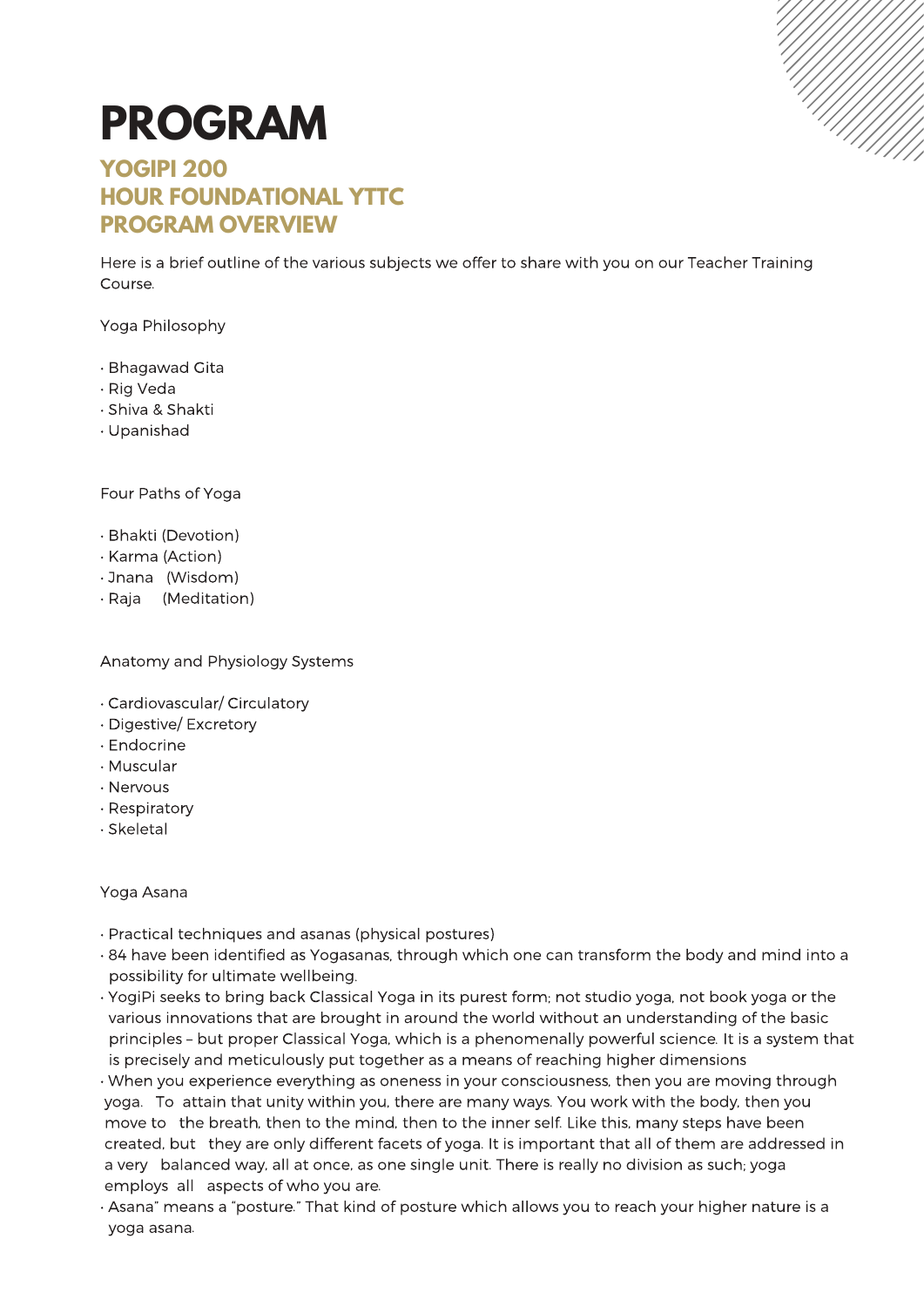

#### Pranayama

- Yogic Breath
- Nadi Shodhana

**PROGRAM**

**YOGIPI 200 HOUR TTC PROGRAM OVERVIEW**

- Bhastrika
- Kapalabhati
- Sheetali & Sitkari
- Bhramari
- Ujjayi

Bandha, Kriya & Mudra

- Four Bandhas : Mula, Uddiyana, Jalandhara & Maha
- Shat Kriyas: Jala Neti & Sutra Neti, Nauli, Dhauti, Basti, Tratak, Kapalabhati
- Mudra Techniques

Meditation & Nidra

- What is Meditation
- Why Meditate
- Access Meditation
- Deep Relaxation / Yoga Nidra

Mantra

- Gayatri
- Maha Mrityuna
- Brahma, Vishnu, Maheshvaraha
- Durga
- Asatoma Sat Gamaya
- Patanjali
- Sahanaa Bhavatu Sahanau Bhunaktu
- Jai Mata Kali Jai Mata Durga
- Prabhujee Dayo Karo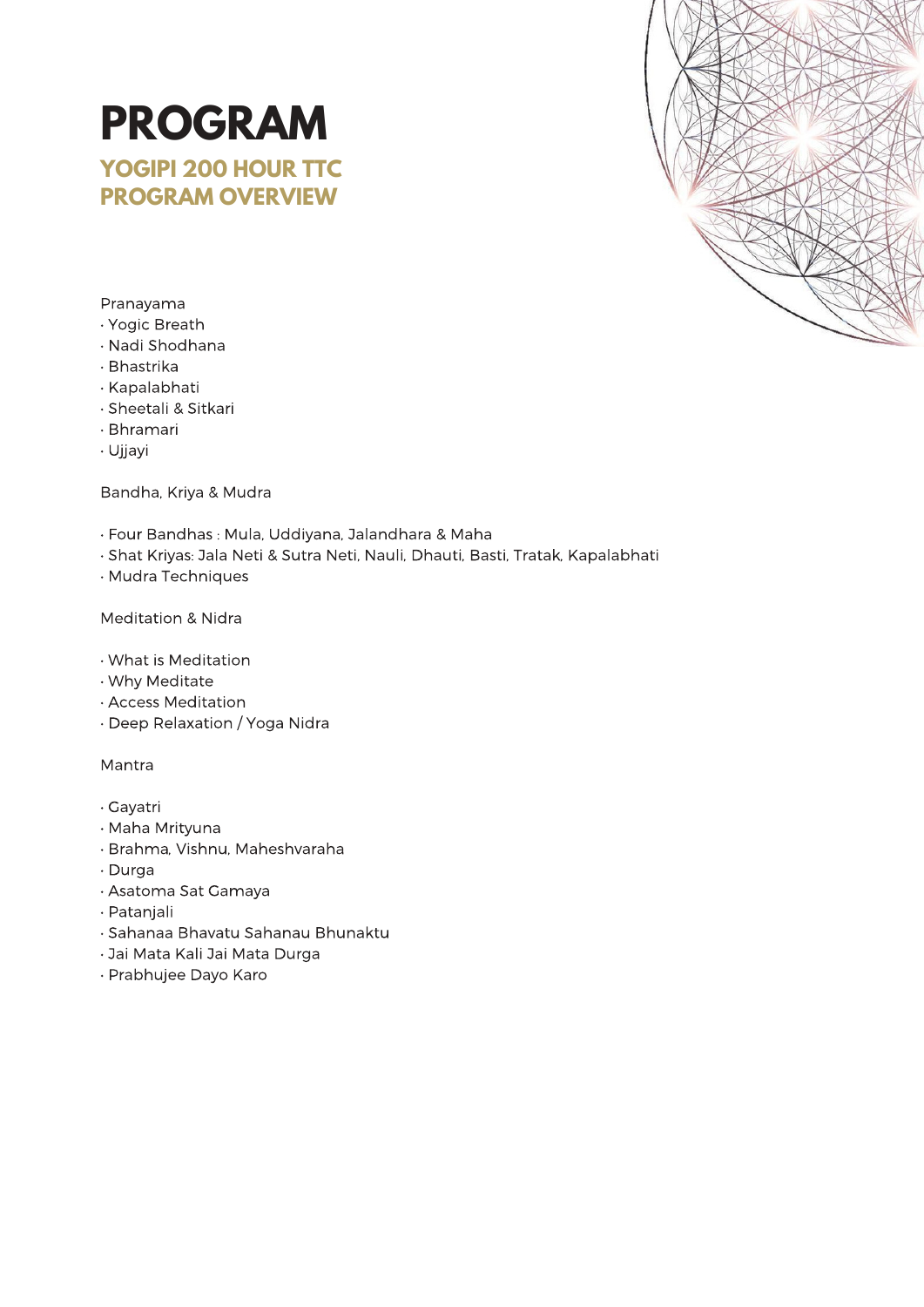

### **PROGRAM YOGIPI 200 HOUR TTC PROGRAM OVERVIEW**

Five Elements (Bhutas)

• The qualities of each of the five elements are made accessible through a powerful process involving the material form of each element, along with its corresponding mantra and an elaborate series of movements, are designed to create a certain reverberation, thus harmonizing this element within the human system.

Food and Nutrition

- What is Yogic Food
- The best ways to obtain Nutrition
- Ayurveda & the Three Doshas (Vital Constituents)

Teaching Techniques

- How to offer a Balanced Sequence in Class
- The Art of Cueing a Yoga Class
- How to relate Asana to the Anatomical Body
- How to implement Asana for people with injuries
- The Art of Adjusting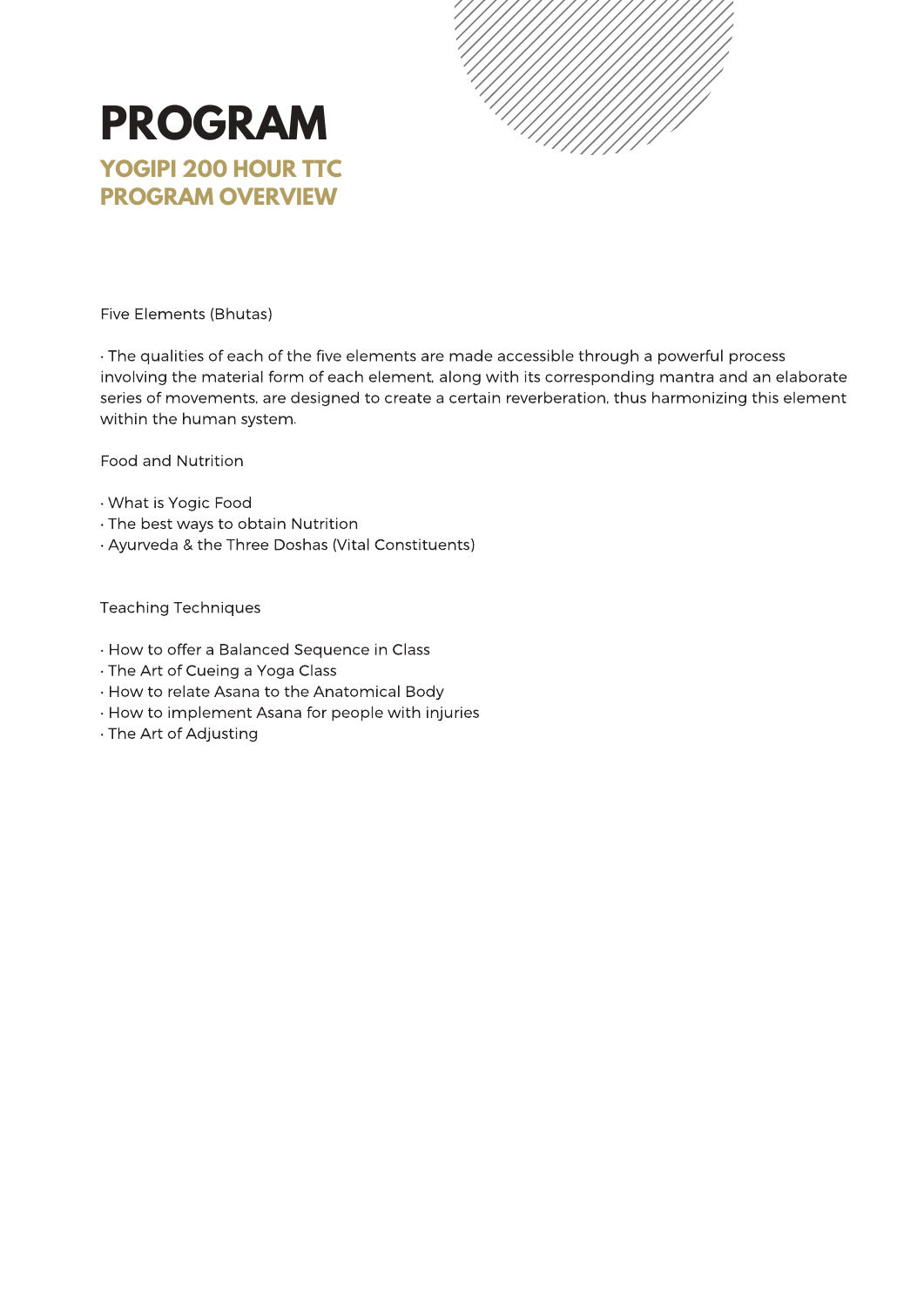

Who Are We ?

Piyush Patel

Piyush Patel is the heart and soul of YogiPi. With a humble approach to Yoga, precision asana alignments, playful & happy nature and the deeply rooted Indian philosophy teachings will surely mesmerize you, which are a testimony to his sharing of all of lifes-treasures.

We look forward to you joining us on our YTTC.



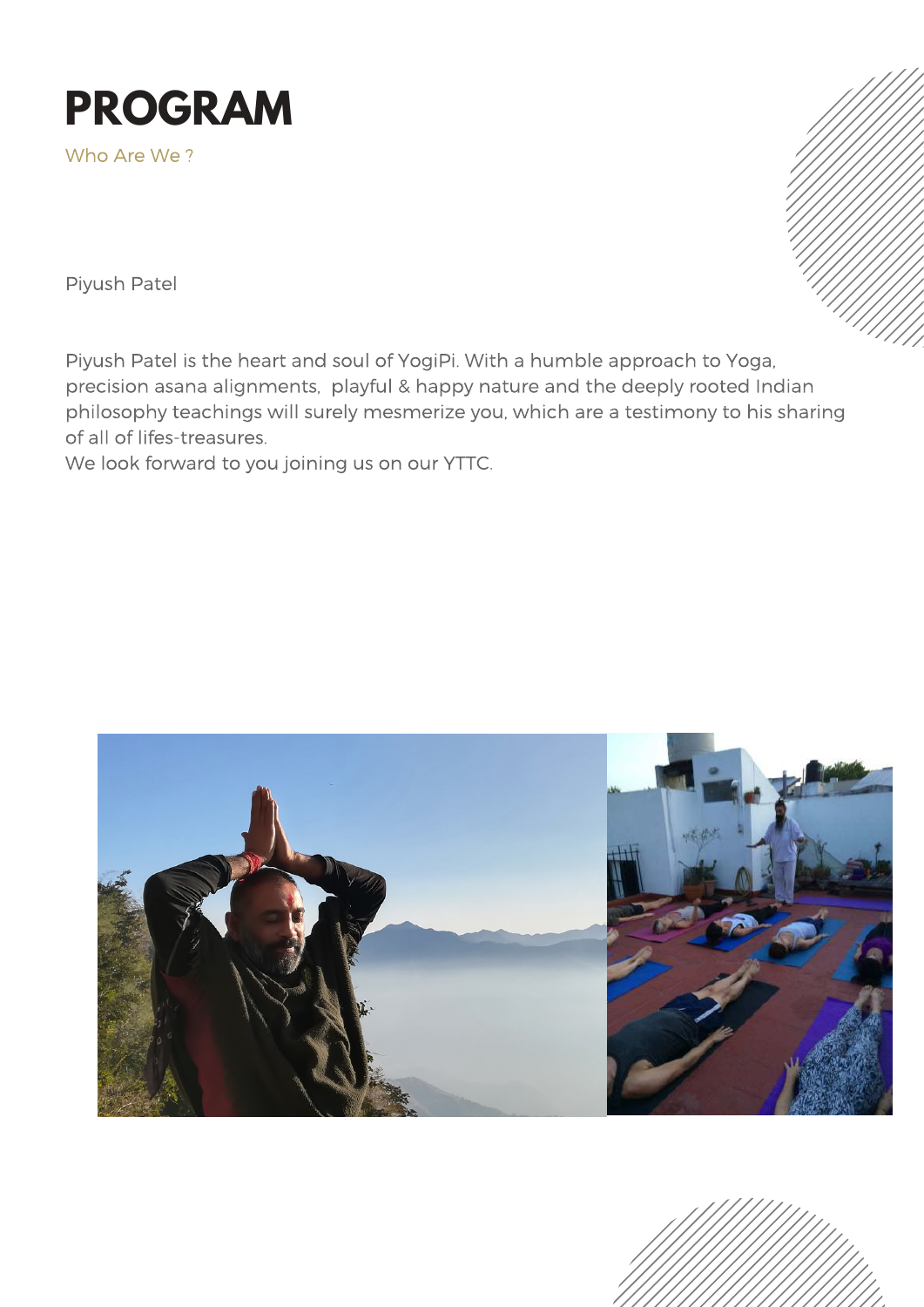## **PROGRAM OFFERING YTTC IN AN ASHRAM**

The Yogic education in the Ashram is based totally on Patanjalis Yoga Shastra (instruction). The main activity of the Ashram is to provide guidance in the practice of Patanjali's eight fold path. This includes physical, mental, energetic and spiritual training.

Yoga Niketan Ashram has approximately 100 Single/ Double rooms for the sadhaks (students). Each room has a private bathroom with 24 hours of hot and cold water and electricity.

It is situated in Ram Jhula overlooking the River Ganges with beautiful gardens and nature to create the perfect environment to study and practice.

The sadhaks are responsible for the cleanliness of their rooms during their stay. Meals : The Ashram provides Satvic food (breakfast, lunch and dinner) with herbal tea and filtered water.

About SWAMI JI

Swami Yogeshwaranand Paramhansa formely known as Vyas Devji was one of the greatest Yogis of the 20th century.

He left a comfortable home at the tender age of 14 to live a life of extreme austerity, mainly in the Himalayas, practicing all that is laid down in the Hindu Scriptures for the realiastion of Soul and God. He spent his entire life-time reviving the ancient science of Yoga and imparting valuable knowledge that he had gathered from many great ascetics and from his own spiritual experiences.

He has left behind a vast collection of very well documented books which is kept in Ashram library.

Swamiji merged with Brahma on April 23, 1985.

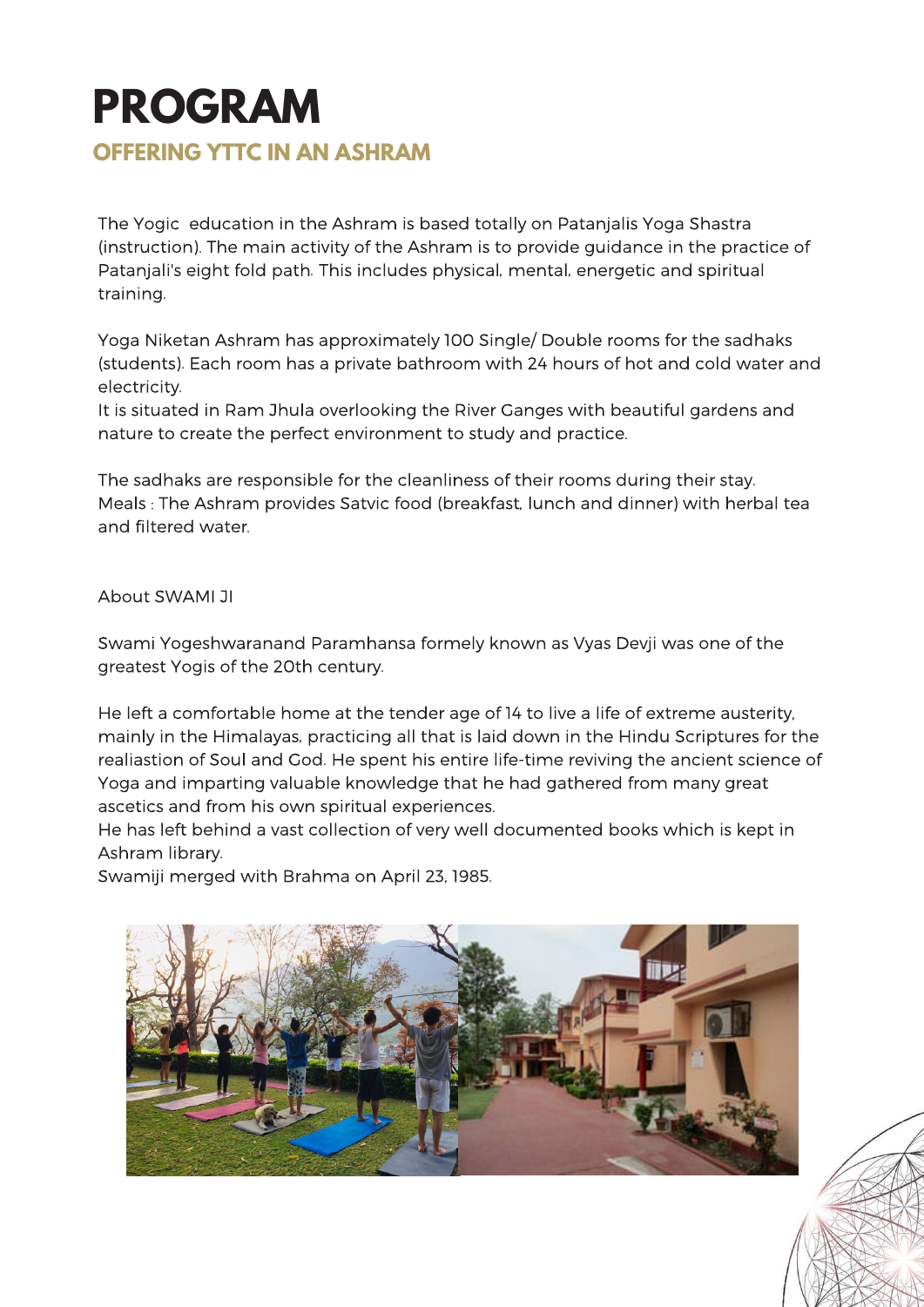## **PROGRAM AN EXAMPLE OF OUR SCHEDULE**



#### 05.15 - 19.15hs

Monday to Saturday is as follows:-

- 05.15 06.15 Meditation
- 06.15 08.30- Cleansing / Mantra / Asana / Pranayama
- 08.30 9.00 Breakfast in Silence
- 09.00 12.00 Lecture on Anatomy/ Philosophy/ Nidra Yoga
- 12.00 12.45 Lunch
- 12.45 13.15 Digestive Breathing (optional)
- 13.15 14.30 Rest
- 14.30 18.00 Rotation of the following topics:
- Teaching Methodology / Adjustments
- Teaching Practice / Asana Class
- Pranayama

18.00 – 19.00 - Fire Ceremony Chanting of 108 Mahamrityunjaya Mantra or Meditation / Yoga Nidra / Tratak

19.15 – 20.15 - Dinner

\*Sundays are a free day and ideal for Karma Yoga\*

We reserve the right to change the schedule.